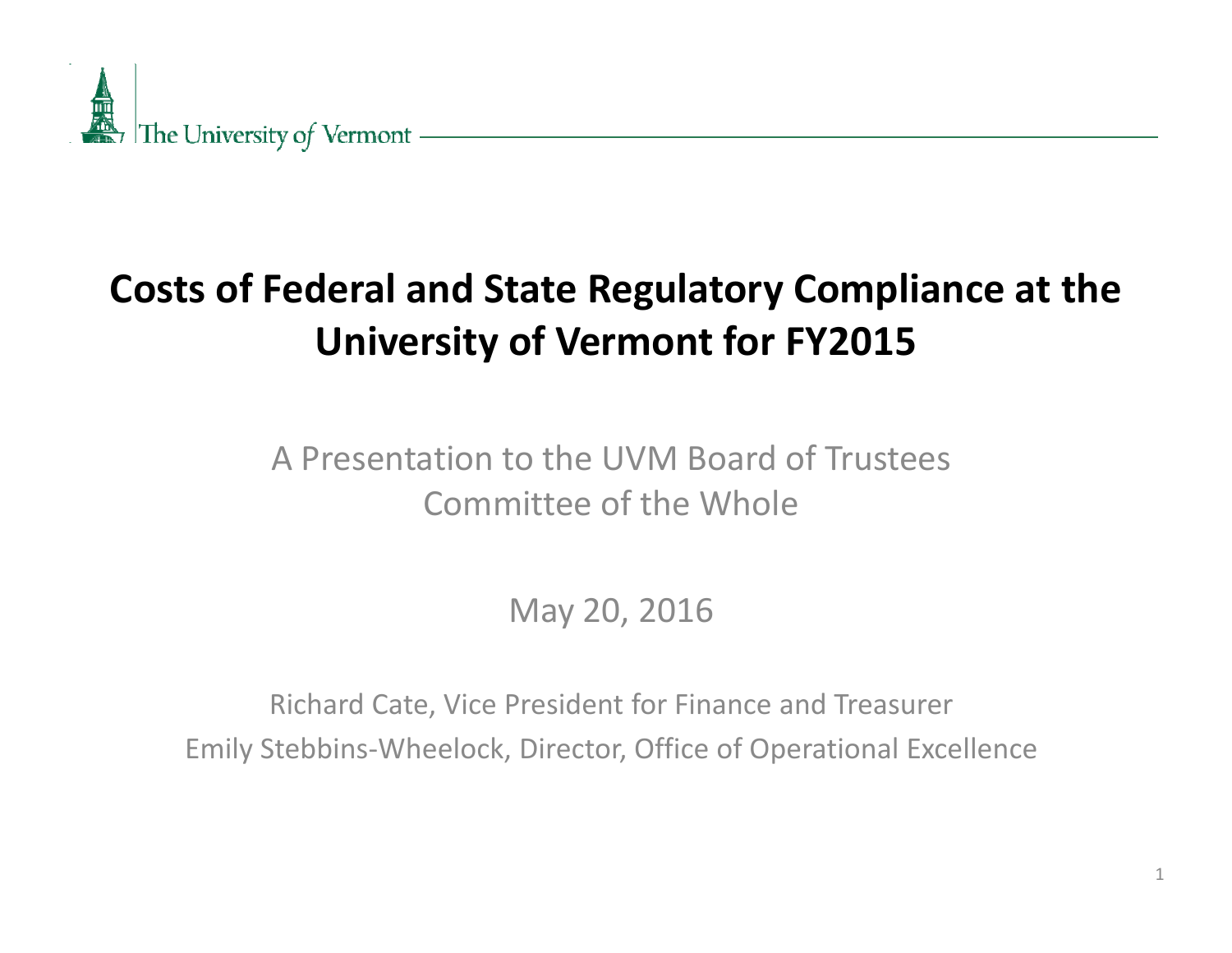

#### **UVM Expense Categories as Percentage of FY15 Operating Budget (\$626M)**

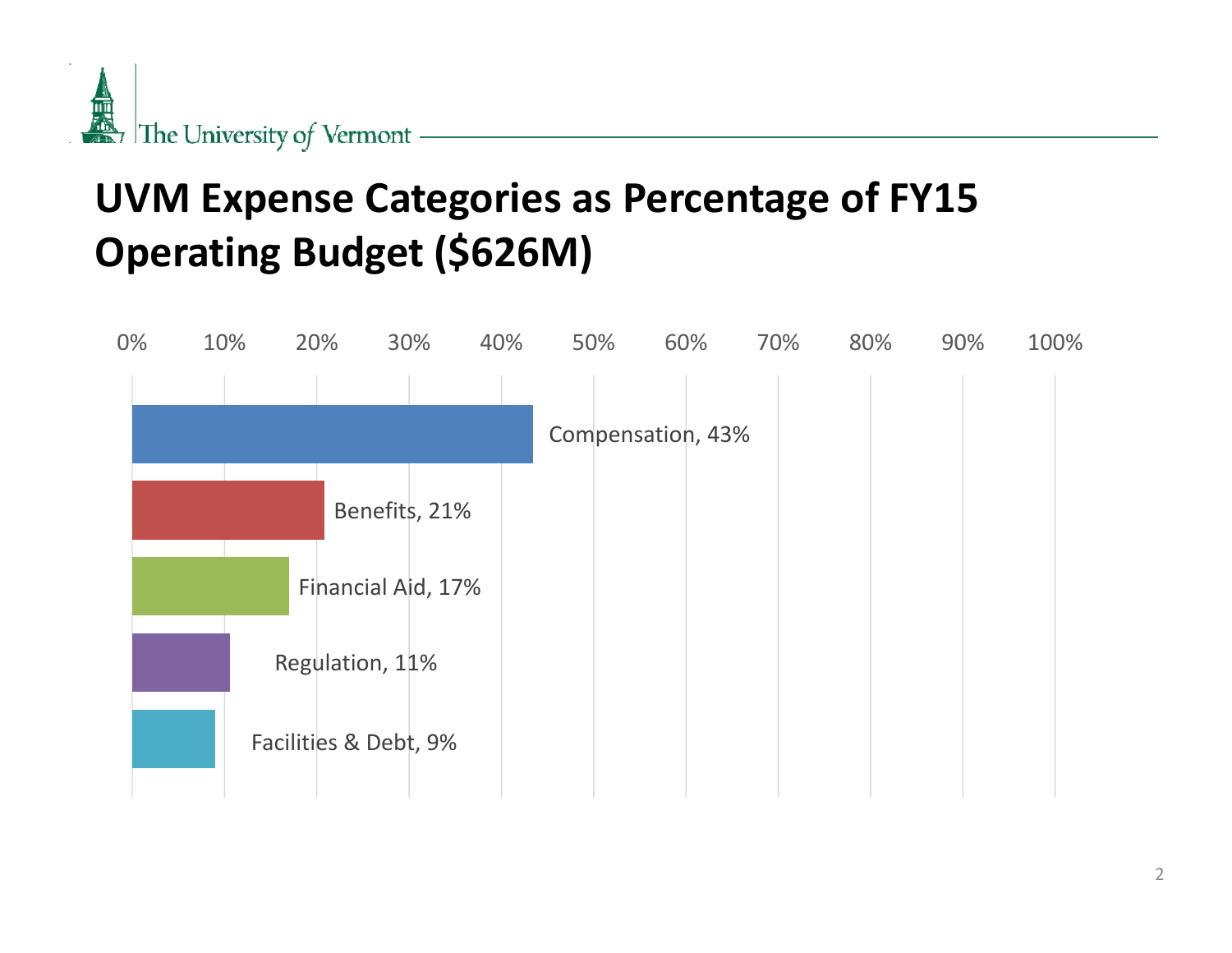

# **Charge from President Sullivan**

Estimate the cost to UVM of complying with federal and state regulatory compliance for Fiscal Year 2015, using the FY14 Vanderbilt University study of federal\* regulatory compliance costs as a guide.



*\*Vanderbilt's study did not include costs of state regulatory compliance.*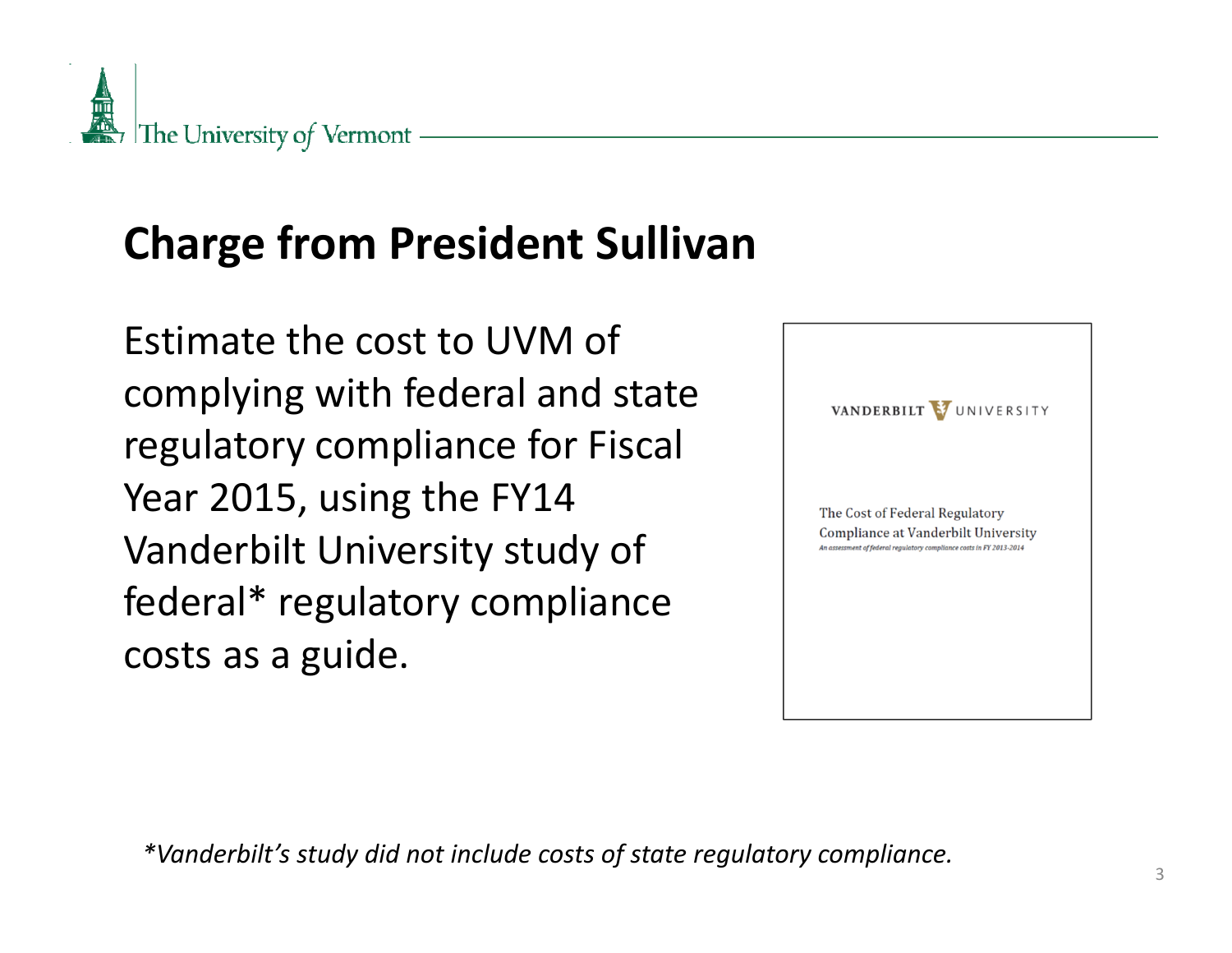

## **Types of Costs Considered**

- **1. Labor –** faculty, staff, and student employee time
- **2. Non‐labor operating costs –** outsourcing, training, travel, materials, supplies, services, licenses, fees, registrations, etc.
- **3. Facilities (indirect costs of labor)** depreciation, debt service, utilities, operations and maintenance, custodial services

Source: Vanderbilt University. "The Cost of Federal Regulatory Compliance at Vanderbilt University: An assessment of federal regulatory compliance costs in FY 2013‐2014." No date.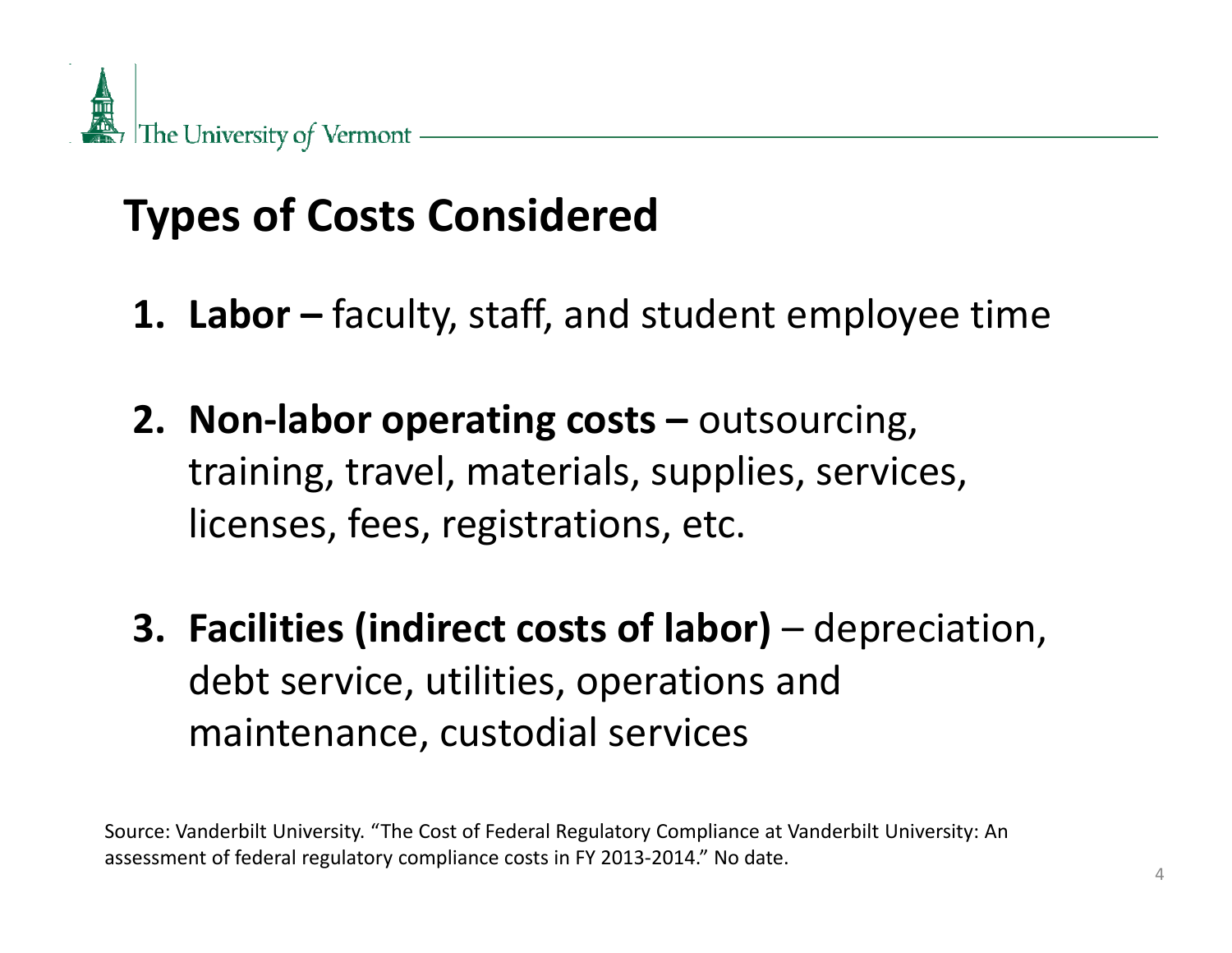### **Principles to Determine if an Activity is Required to Comply with Regulation**

- • The institution would have been ineligible for <sup>a</sup> federal or state program if it had not performed the activity;
- • The institution would have stopped receiving <sup>a</sup> federal or state benefit if it had not performed the activity;
- • The institution would have risked violation or penalties under federal or state law if it had not performed the activity; or
- $\bullet$  The institution performed the activity to determine whether any of the above items applied.

Source: Vanderbilt University. "The Cost of Federal Regulatory Compliance at Vanderbilt University: An assessment of federal regulatory compliance costs in FY 2013‐2014." No date.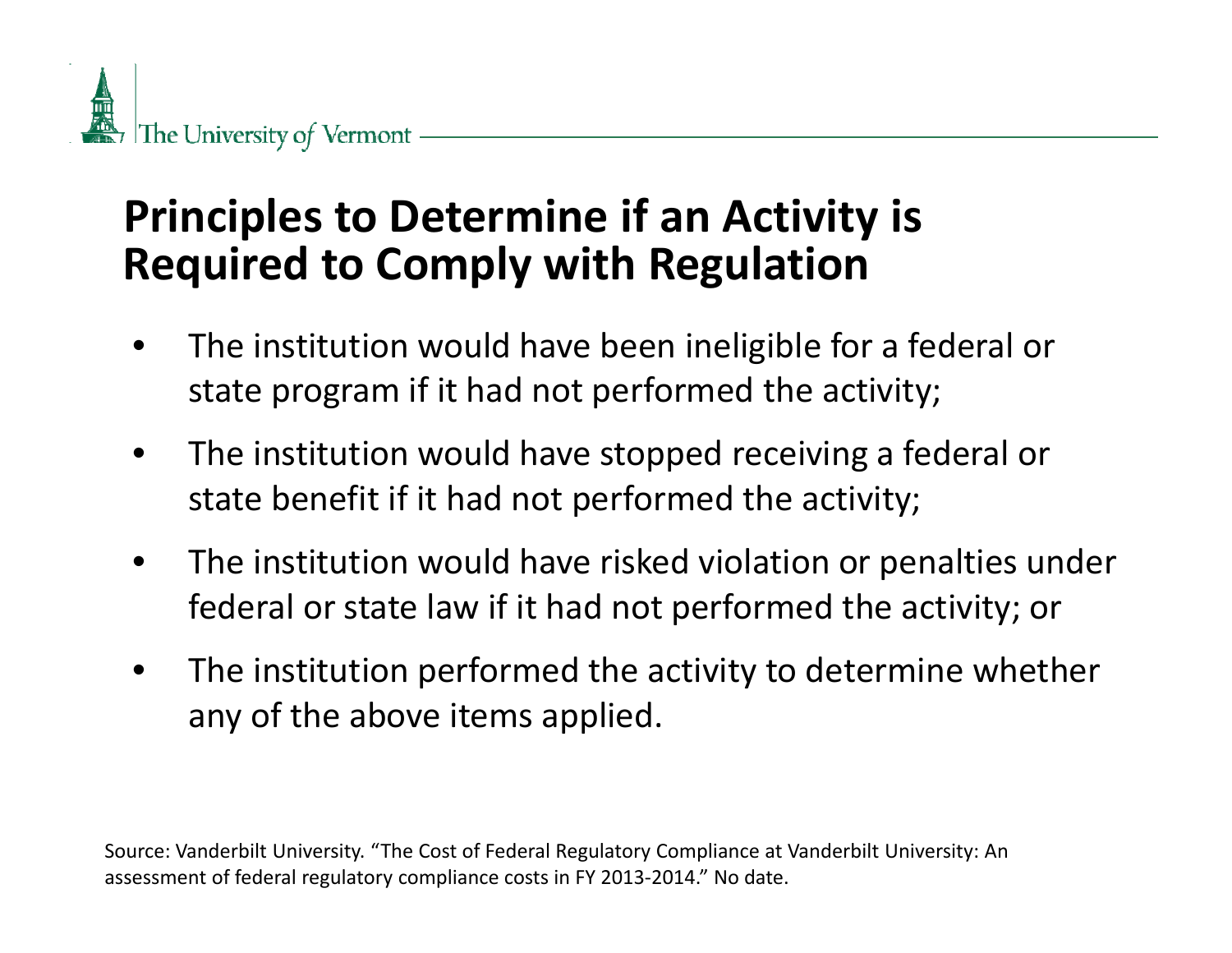

## **Regulatory Categories**

| <b>Research</b>                                                                                                                                                                                                                           | <b>Higher Education</b>                                                                                                                                                                                                                                                                                 | <b>All-sector</b>                                                                                                                                                                               |
|-------------------------------------------------------------------------------------------------------------------------------------------------------------------------------------------------------------------------------------------|---------------------------------------------------------------------------------------------------------------------------------------------------------------------------------------------------------------------------------------------------------------------------------------------------------|-------------------------------------------------------------------------------------------------------------------------------------------------------------------------------------------------|
| • Grants and contracts<br>management<br>· Human subjects'<br>participation<br>• Environmental health<br>and safety<br>• Animal research<br>• Export controls<br>• Conflicts of interest<br>• Technology transfer<br>• Research misconduct | • Accreditation<br>• Clery Act<br>• Drug and alcohol<br>prevention<br>• Equity in athletics data<br>report (EADA)<br>• Financial aid<br>$\bullet$ FERPA<br>• IPEDS reporting<br>• Gainful employment<br>• State authorization<br>• Title IX sexual misconduct<br>• Title IX athletics<br>administration | • Anti-discrimination<br>• Disability<br>• Environmental health<br>and safety<br>• Tax and finance<br>• Privacy and<br>information security<br>• Immigration<br>• Employment/human<br>resources |

Source: Vanderbilt University. "The Cost of Federal Regulatory Compliance at Vanderbilt University: An assessment of federal regulatory compliance costs in FY 2013‐2014." No date.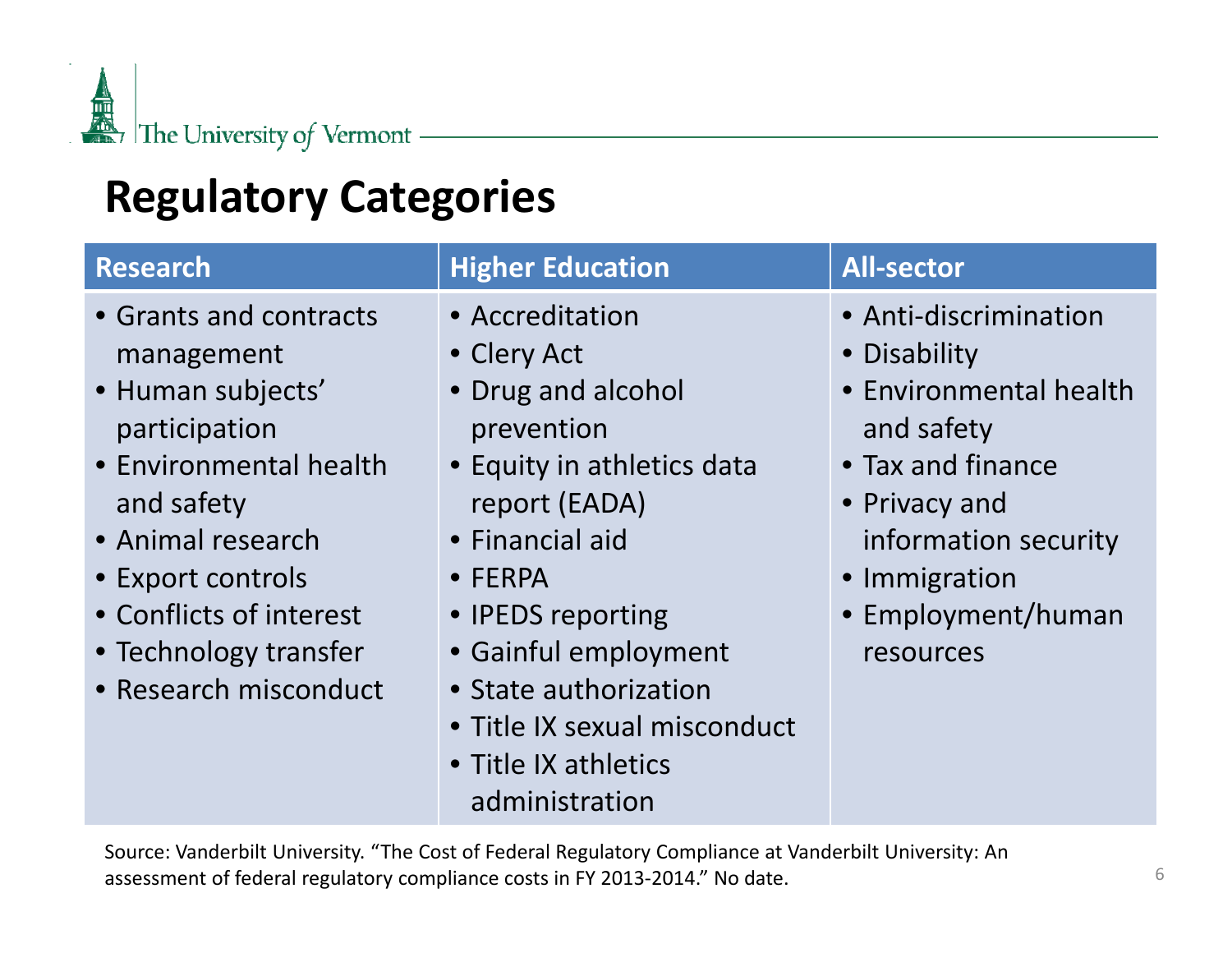

## **Estimated Costs for FY2015: \$66,157,000**

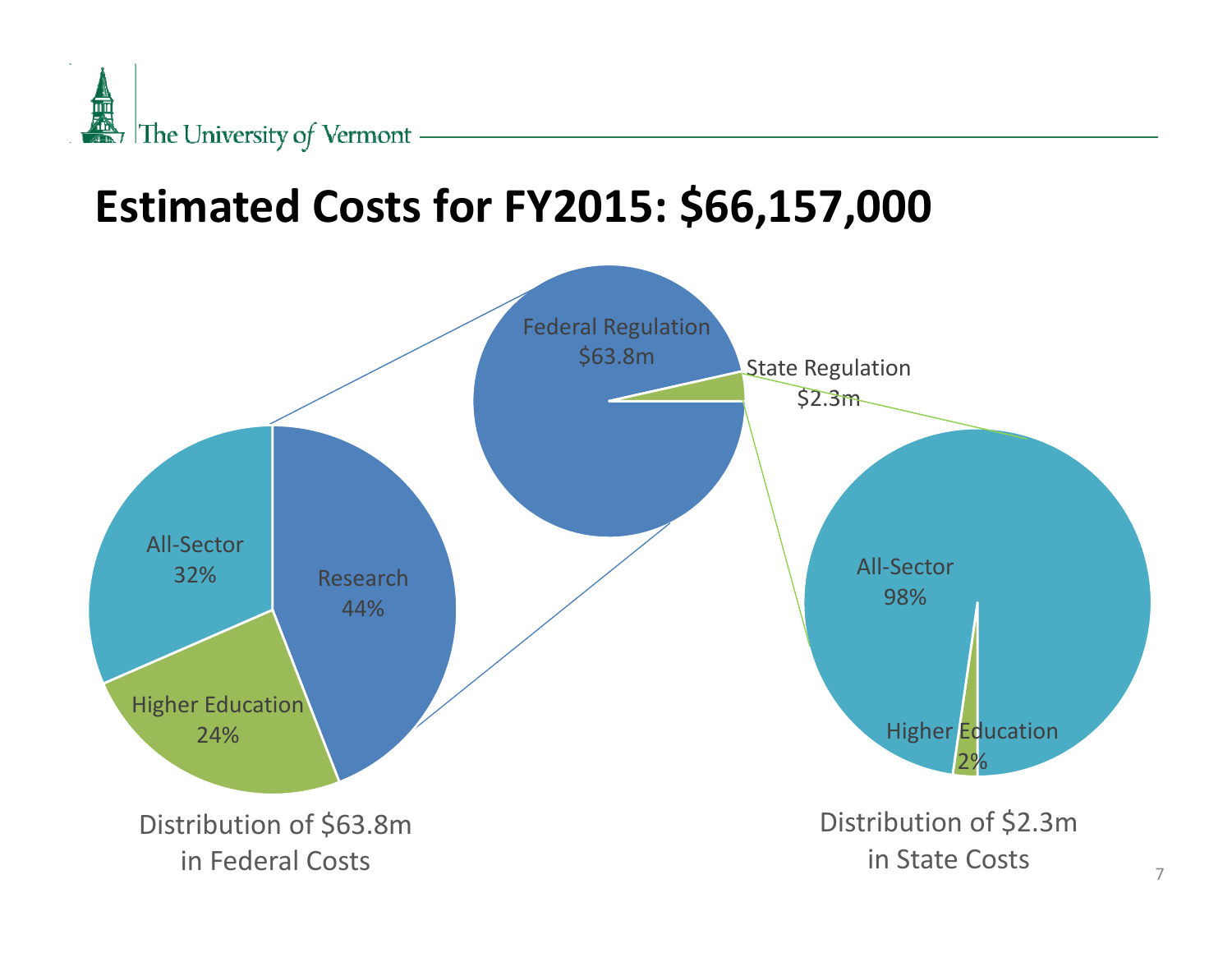

### **Total Federal & State Costs by Type of Cost**